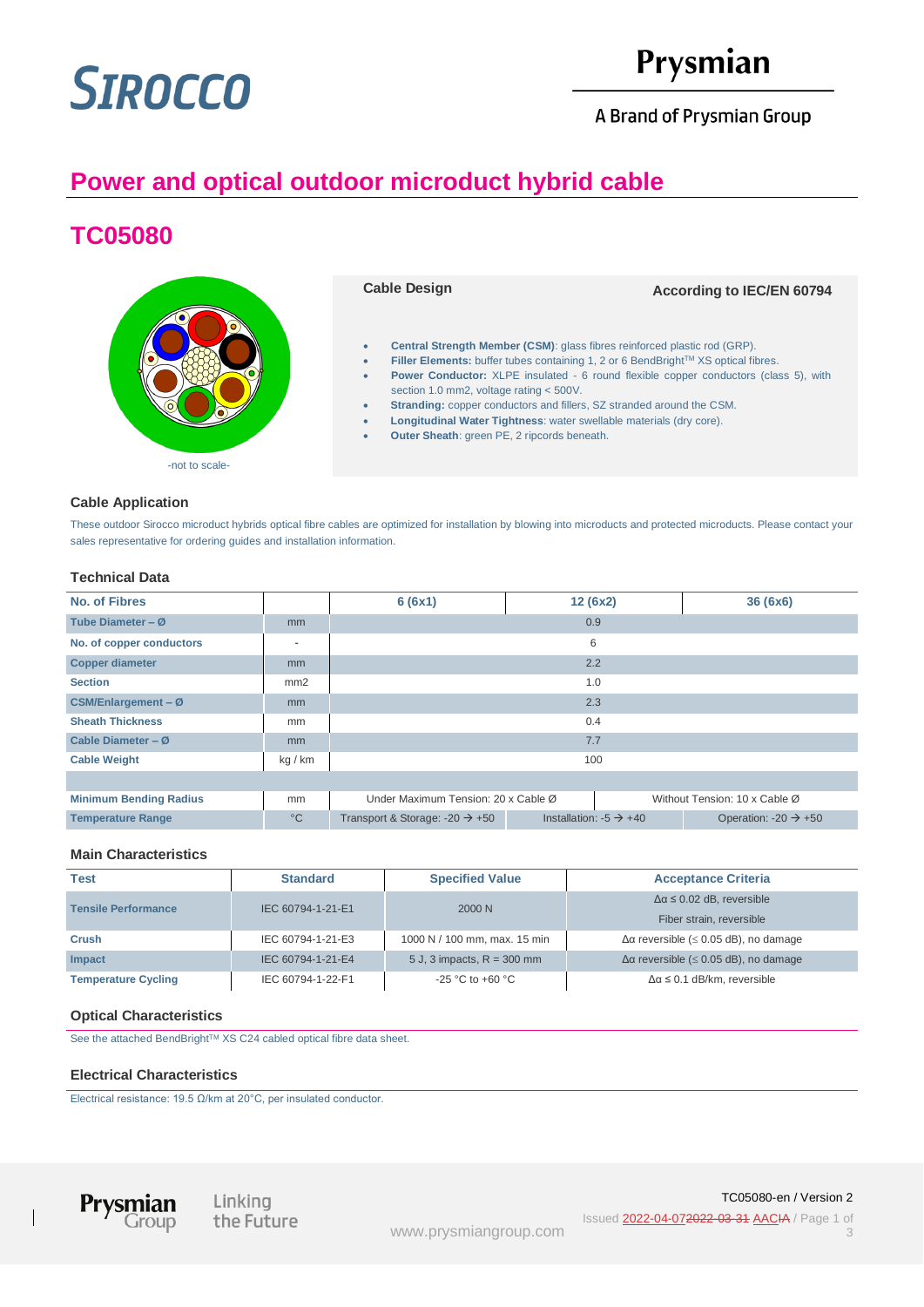# **SIROCCO**

# Prysmian

## A Brand of Prysmian Group

### **Identification**





 $\overline{1}$ 

Linking the Future

[www.prysmiangroup.com](https://www.prysmiangroup.com/)